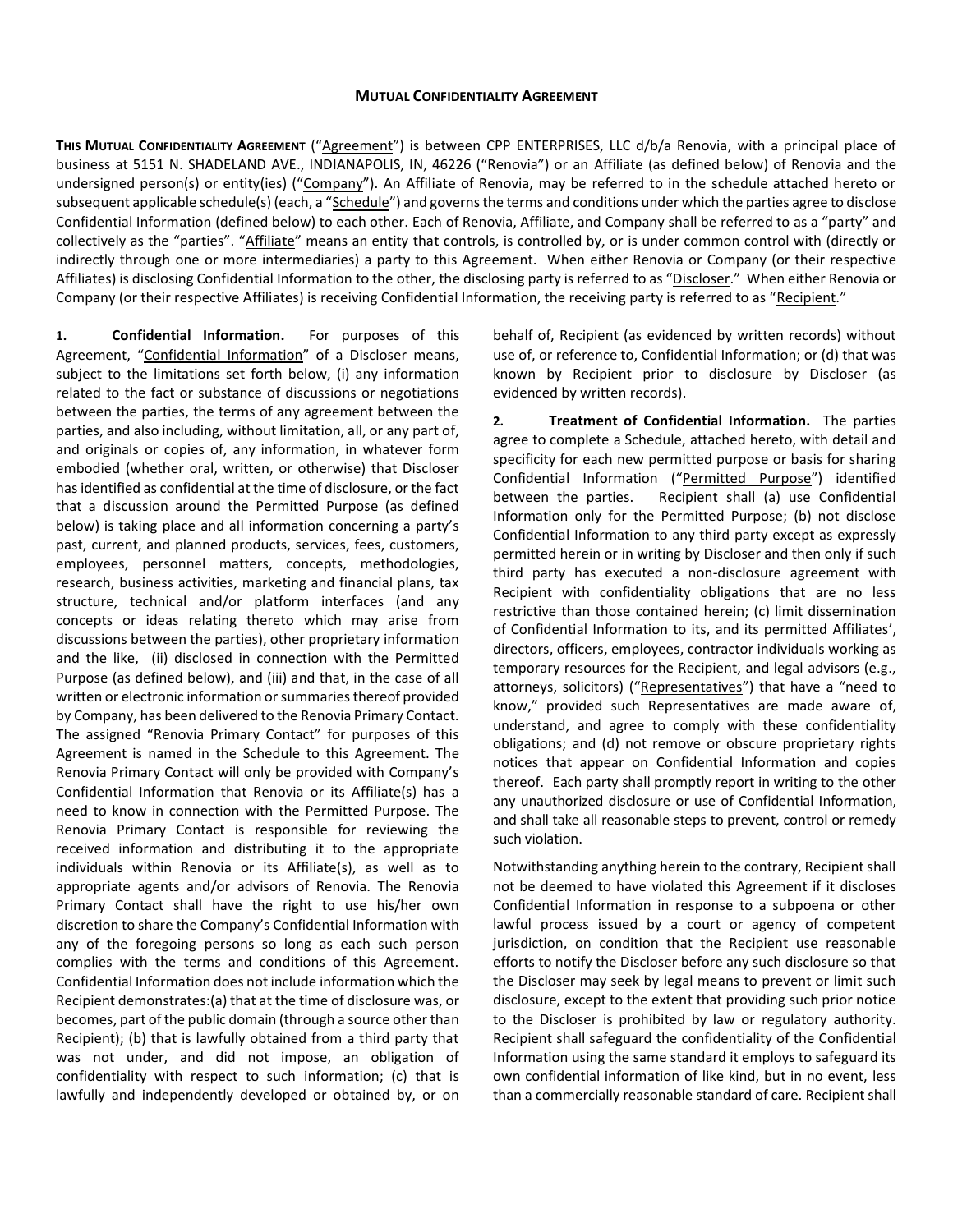be responsible for any unauthorized use or disclosure of the Discloser's Confidential Information by its Representatives.

**3. Return of Confidential Information.** The Recipient will promptly return or destroy the Discloser's Confidential Information upon the written request of the Discloser and/or upon termination. Neither party is obligated to erase Confidential Information that is either (a) commingled with other information or documents of the Recipient if it would pose a substantial administrative burden to excise such Confidential Information until destruction is commercially feasible, or (b) contained in an archived computer system backup made in accordance with such party's security or disaster recovery procedures, provided in each case that such commingled documents and archived copies: (i) are handled in the ordinary course of such party's data processing procedures; and (ii) remain fully subject to the obligations of confidentiality and use restrictions in this Agreement until the eventual erasure or destruction or the expiration of such obligations set out in this Agreement. In addition, and notwithstanding the foregoing, the Recipient may retain copies of written or printed Confidential Information to the extent required by law, provided that any such retained Confidential Information shall continue to be subject to the obligations of confidentiality and use restrictions hereunder.

**4. No License or Conveyance.** Except as expressly permitted herein, nothing in this Agreement shall convey to Recipient any right, title or interest in any Confidential Information, or any license to use, sell, exploit, copy or further develop any such Confidential Information or any trademark, trade name, or any other intellectual property rights of Discloser.

**5. No Obligation to Disclose or Transact**. Nothing contained in this Agreement shall (i) imply any commitment or agreement by either party to disclose any particular information or make any investment in or payment to the other party or in any business of the other party or to enter into any other business arrangement of any nature whatsoever with the other party, and (ii) create or imply any obligation or commitment on or by either party to purchase or sell any products or services to or from the other. In addition, this Agreement does not create any agency or partnership relationship.

**6. Independent Development; Residuals**. This Agreement will not be construed to limit either party's right to independently develop or acquire similar, or competing products, processes or services, provided development, or acquisition occurs without breach of this Agreement. The Discloser acknowledges that the Recipient or its Affiliates may currently, or in the future, be developing information internally or receiving information from third parties, that is substantially similar to the Discloser's Confidential Information. Accordingly, nothing in this Agreement will be construed as a representation or agreement that the Recipient or its Affiliates will not develop, or have developed for it, products, services, concepts, systems or techniques contemplated by or embodied in the Discloser's Confidential Information; provided that the Recipient and its Affiliates do not violate any of their obligations under this Agreement in connection therewith. For the avoidance of doubt, Recipient may use Residuals for any purpose; provided that such party shall maintain the confidentiality of Confidential Information as provided herein and that this right to Residuals does not represent a license under any intellectual property and/or proprietary rights of Discloser. "Residuals" means information that is retained in the unaided memories of Recipient's Representatives as permitted herein who have had access to Discloser's Confidential Information. Memory is unaided if the Representative has not intentionally memorized the Confidential Information for the purpose of retaining and subsequently using or disclosing it.

**7. Injunctive Relief.** The parties acknowledge and agree that any breach of this Agreement will cause Discloser immediate irreparable harm for which money damages will be insufficient redress. In the event of any breach by Recipient, Discloser shall be entitled to immediate injunctive relief for such breach, in addition to any other right or remedy that Discloser may have at law or in equity.

**8. Representations and Warranties.** Except as may otherwise be expressly stated herein, all Confidential Information is delivered on an "as is" basis and all representations and warranties, express or implied, are hereby disclaimed. Without limitation to the foregoing, the Discloser disclaims all representations and warranties with respect to the following matters: (i) that the Confidential Information is accurate or reliable for any purpose whatsoever; (ii) that the use of the Confidential Information does not infringe any intellectual property rights held by third parties; and (iii) the implied warranties of merchantability and fitness for a particular purpose.

**9. Term and Termination.** This Agreement shall commence on the earlier to occur of the date Recipient first receives Confidential Information or the date of execution of this Agreement ("Effective Date") and remain in effect until terminated by either party with thirty (30) days written notice; provided, however, this Agreement for a Schedule that is in effect at the time of such termination shall continue to be in effect until terminated pursuant to this Section. The term ("Term") of this Agreement for a Schedule shall end on the earlier to occur of: (i) upon the conclusion of the Schedule Term as specified in such Schedule; (ii) the execution by the parties of a definitive agreement with respect to the Permitted Purpose in such Schedule that contains confidentiality and use restrictions of a party's confidential information; or (iii) the delivery of at least thirty (30) business days prior written notice to a party by the other party of its election to terminate this Agreement for such Schedule. Unless applicable law requires a longer period or otherwise stated in a Schedule, the confidentiality obligations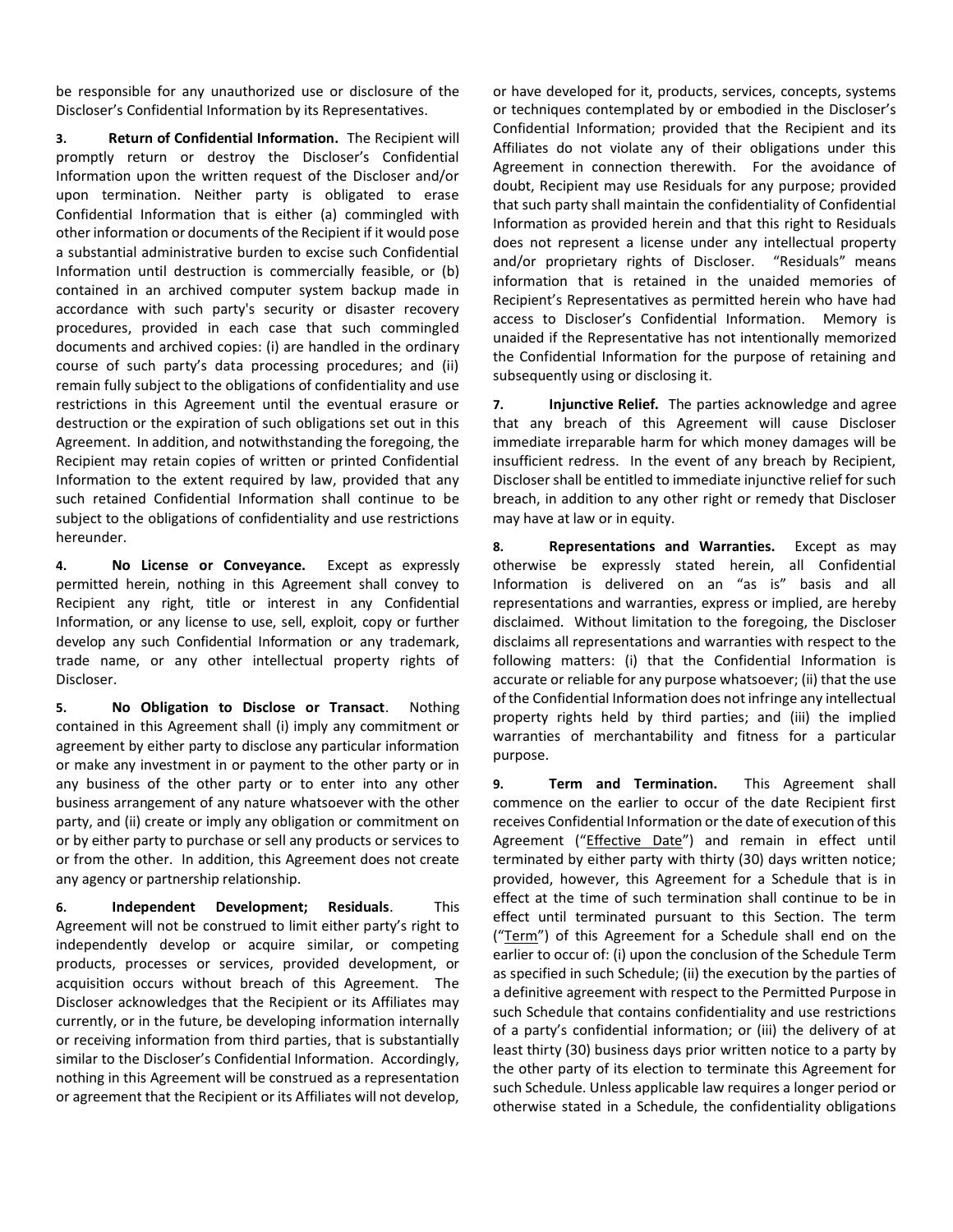and use restrictions stated herein for such Schedule shall survive any termination of this Agreement for such Schedule for a period of three (3) years.

**10. Governing Law and Jurisdiction.** This Agreement shall be governed for all purposes by the laws of Indiana except for such state's conflict of laws principles. The state and federal courts of Indiana shall have exclusive jurisdiction over any and all disputes relating to this Agreement other than the granting of equitable relief to enforce this Agreement. (We will be opening up Insights nationally)

## **11. Miscellaneous**

- 11.1. **Publicity.** Neither party, as a result of entering into this Agreement, may use, publish or disclose in any manner, directly or indirectly, the name, likeness, logo, trademarks or service marks of the other party, including without limitation in any client list, advertisements, news releases, or releases to any professional or trade publications, or otherwise.
- 11.2. **Severability**. If a court or tribunal of competent jurisdiction determines that any of the provisions of this Agreement are void or unenforceable under applicable law, those provisions will be severed from this Agreement, and if applicable, such court or tribunal will replace such provisions with valid and enforceable provisions that most closely approximate the intent of the parties, and this Agreement will otherwise remain in full force and effect.
- 11.3. **Assignees and Successors.** This Agreement will be binding upon the parties and their respective assignees and successors, however, neither party may assign, or otherwise transfer, its rights or delegate its duties or obligations under this Agreement without the prior written consent of the other party, which may be withheld for any reason and, if given, may be subject to such conditions as the non-assigning party determines appropriate in its sole discretion. Any attempted assignment or delegation not expressly authorized in this paragraph shall be null and void.
- 11.4. **Entire Agreement**. This Agreement and each completed Schedule(s) that references this Agreement constitute the entire agreement between the parties with respect to the Permitted Purpose. This Agreement may not be amended or modified except in writing signed by both parties. Waiver by either party or the failure by either party to claim a breach of any provision of this Agreement shall not be deemed to constitute a waiver or estoppel with respect to any subsequent breach of any provision hereof.
- 11.5. **Anti-Bribery and Corruption Laws and Compliance.**  Parties shall comply, and shall ensure that each of its subcontractors and personnel complies, with all

applicable anti-bribery and corruption laws in connection with this Agreement. Violation of this section will constitute a material breach of this Agreement.

11.6. **Counterparts.** This Agreement may be executed in counterparts, and all such counterparts, taken together, shall constitute a single agreement.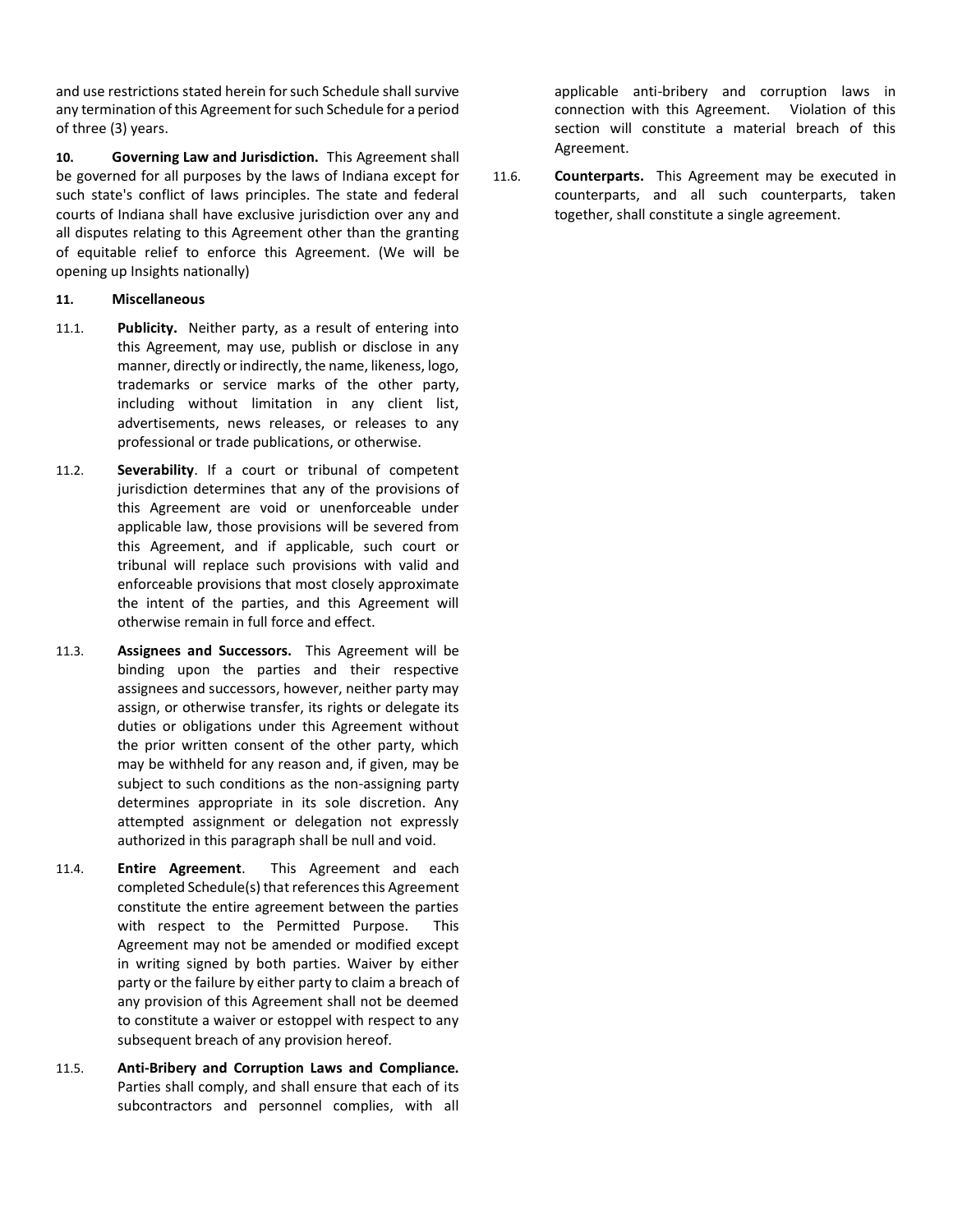Both parties acknowledge and agree that this Agreement may be executed and delivered by electronic means and upon such delivery, the electronic signature will be deemed to have the same effect as if the original signature had been delivered to the other party.

**IN WITNESS WHEREOF**, each of the parties hereto, certifying that it is an authorized signatory, has executed this Agreement as of the Effective Date.

| Threefolds, Inc. d/b/a Renovia | <b>Move It Storage</b> |  |
|--------------------------------|------------------------|--|
| Signature:                     | Address:               |  |
|                                | Signature:             |  |
| Name:                          | Name:                  |  |
| Title:                         | Title:                 |  |
| Date:                          | Date:                  |  |
|                                |                        |  |